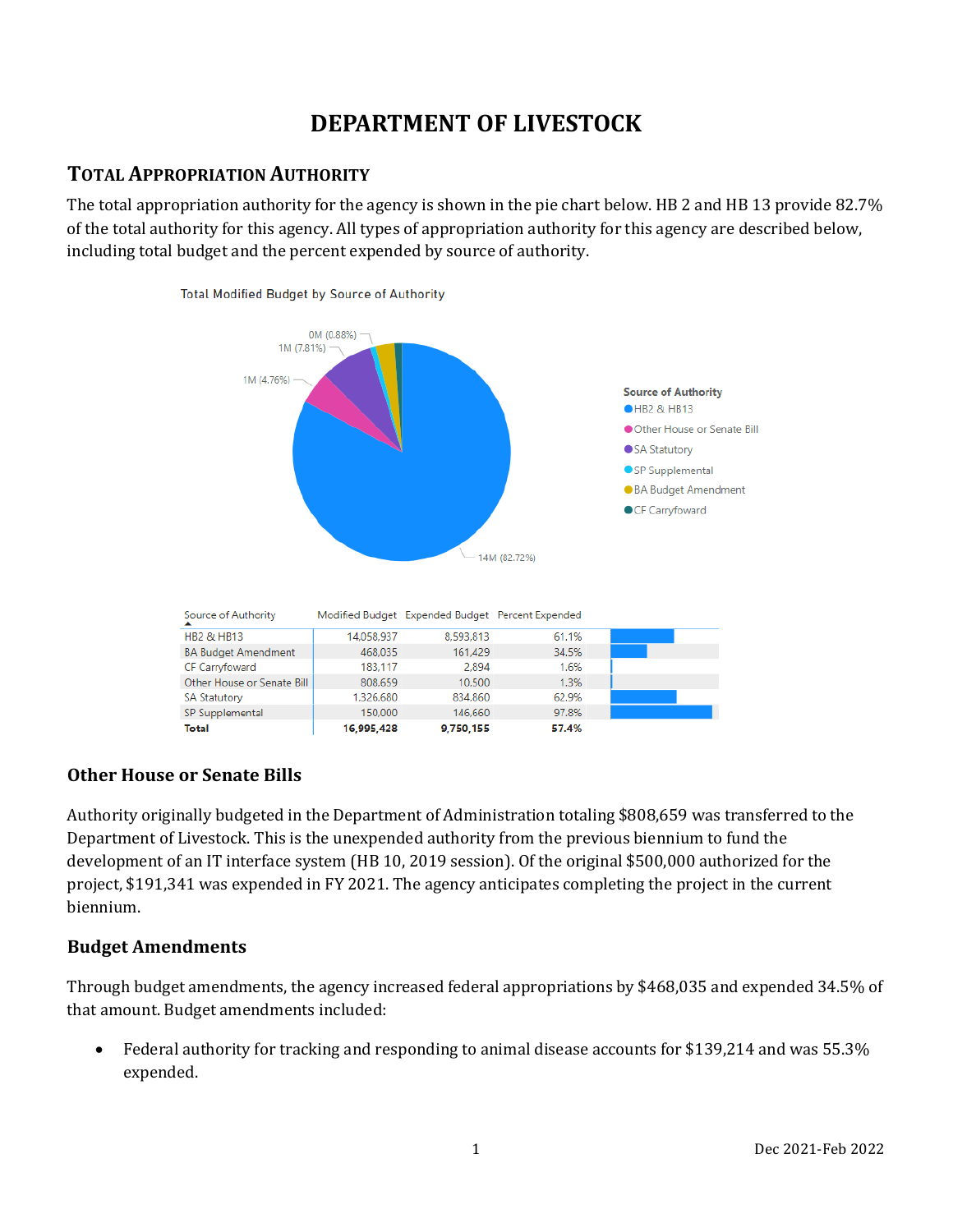- Funds for animal health totaling \$24,221 have been 80.1% expended.
- The agency also received \$156,178 in federal funding for new equipment and training at the Montana Veterinary Diagnostic Laboratory, of which 41.6% or \$64,980 has been expended on equipment.
- Funding for livestock loss and elk collaring totaling \$148,422 has not yet been expended.

### **Carryforward**

The agency had \$183,117 in appropriation authority that was continued or carried forward from FY 2021. Most of this funding was state special revenue authority totaling \$169,454, which was derived from livestock per capita tax, livestock inspection fees, and taxes on milk distributors. Other authority includes \$9,053 in federal revenue for supporting meat and poultry inspection and \$4,610 in general fund. The agency has expended 1.6% or \$2,984 of carryforward funding.

### **Statutory Appropriations**

Statutory appropriations for the agency are used to compensate for the loss of livestock to predators. Revenue is statutorily appropriated from the general fund and livestock per capita fees. The agency has expended \$834,860 year-to-date in FY 2022.

### **Supplemental**

The agency moved \$150,000 of state special revenue authority from the second year of the biennium to the first to purchase a helicopter for predator control.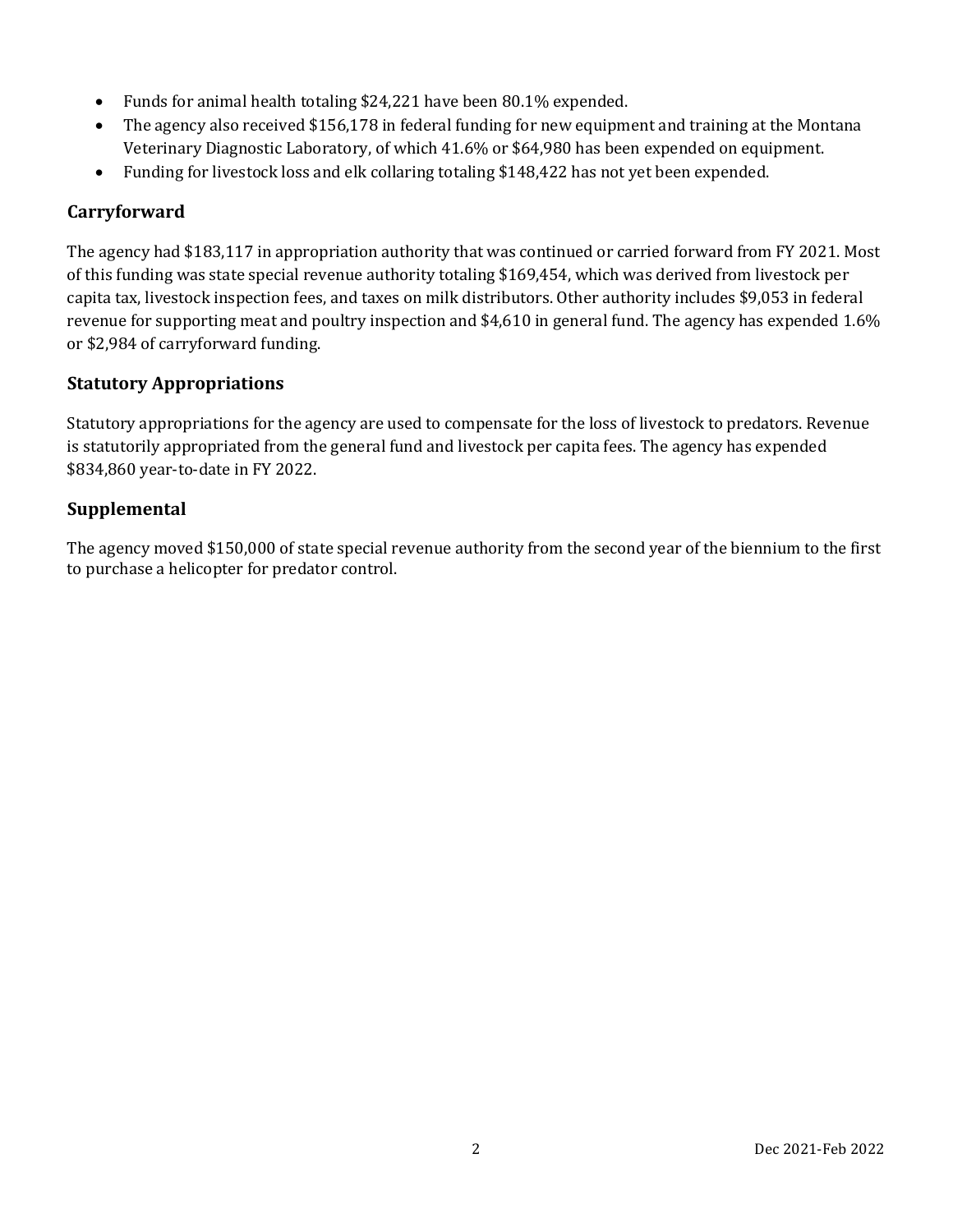## **HB 2 BUDGET MODIFICATIONS**

The following chart shows the HB 2 budget as passed by the legislature, including the pay plan, and the HB 2 modified budget through February 2022. Net modifications to the budget include operating plan changes from one expenditure account to another, program transfers, reorganizations, and agency transfers of authority. The positive modifications and negative modifications are shown by program, expenditure account, and fund type.

| Legislative Budget Compared to Modified Budget - HB 2 Only |                                            |                                 |                          |  |  |  |  |  |
|------------------------------------------------------------|--------------------------------------------|---------------------------------|--------------------------|--|--|--|--|--|
| Agency Name                                                | December Modified March Modified<br>Budget | Budget                          | <b>Net Modifications</b> |  |  |  |  |  |
| <b>Department of Livestock</b><br>日                        | 14,058,937                                 | 14,058,937                      |                          |  |  |  |  |  |
| ANIMAL HEALTH DIVISION                                     | 7,409,071                                  | 7,409,071                       |                          |  |  |  |  |  |
| <b>BRANDS ENFORCEMENT DIVISION</b>                         | 4.201.002                                  | 4.201.002                       |                          |  |  |  |  |  |
| CENTRALIZED SERVICES DIVISION                              | 2,448,864                                  | 2,448,864                       |                          |  |  |  |  |  |
| Total                                                      | 14,058,937                                 | 14,058,937                      |                          |  |  |  |  |  |
| Expenditure                                                | December Modified March Modified<br>Budget | Budget                          | <b>Net Modifications</b> |  |  |  |  |  |
| 61000 Personal Services                                    | 9.501.657                                  | 9.501.657                       |                          |  |  |  |  |  |
| 62000 Operating Expenses                                   | 3,912,799                                  | 3,912,799                       |                          |  |  |  |  |  |
| 63000 Equipment & Intangible Assets                        | 245,000                                    | 245,000                         |                          |  |  |  |  |  |
| 68000 Transfers-out                                        | 399.481                                    | 399.481                         |                          |  |  |  |  |  |
|                                                            |                                            |                                 |                          |  |  |  |  |  |
| Fund Type                                                  | December<br>Modified Budget                | March Modified<br><b>Budget</b> | <b>Net Modifications</b> |  |  |  |  |  |
| 01 General                                                 | 3,257,365                                  | 3,257,365                       |                          |  |  |  |  |  |
| 02 State/Other Spec Rev                                    | 8,703,859                                  | 8,703,859                       |                          |  |  |  |  |  |
| 03 Fed/Other Spec Rev                                      | 2.097.713                                  | 2.097.713                       |                          |  |  |  |  |  |

In the current report period, the agency has made no modifications to the budget.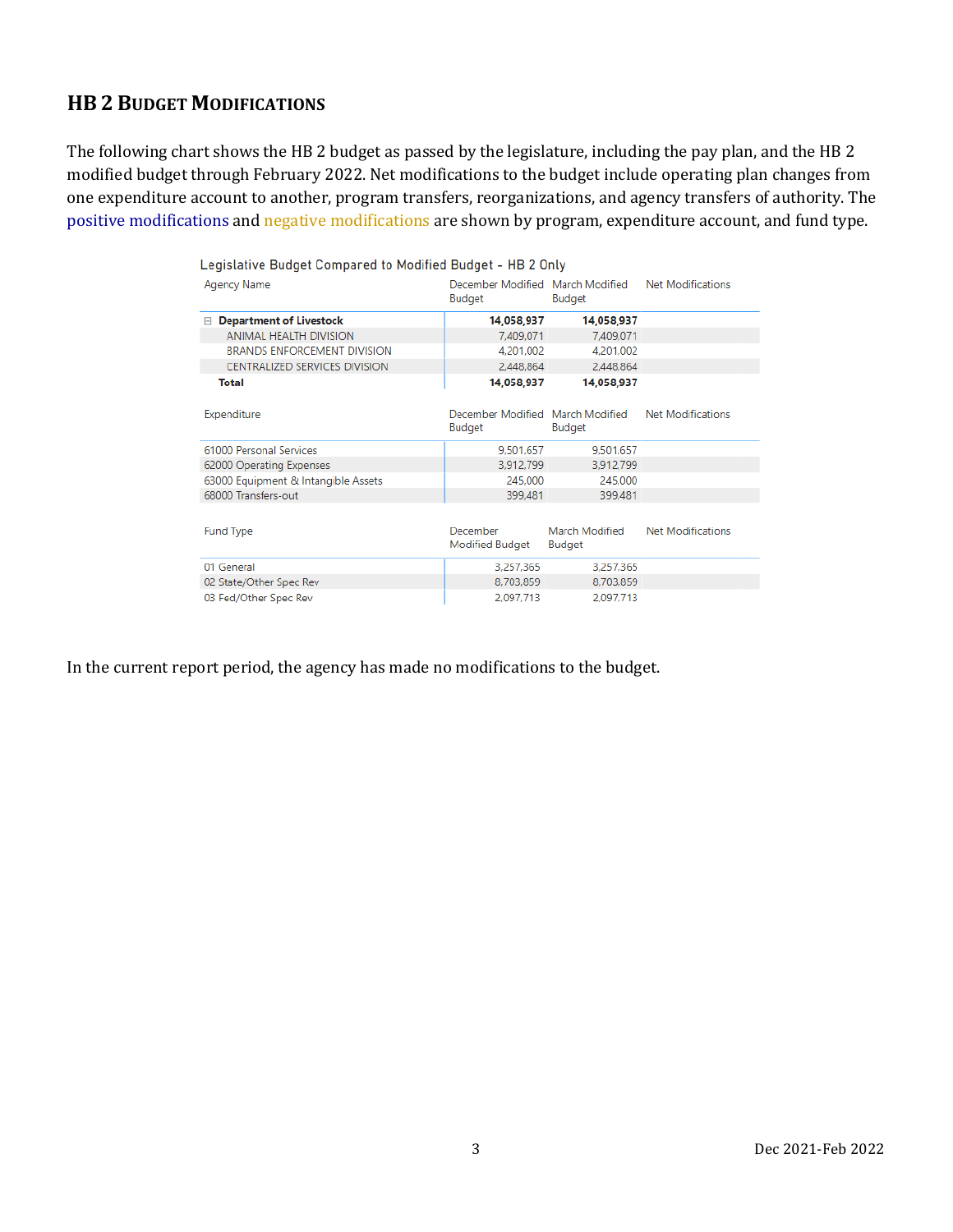# **HB 2 APPROPRIATION AUTHORITY**

The following chart shows the appropriated budget for the agency compared to expenditures through February 2022.



Expended Budget and Remaining Budget by Fund Type - HB 2 Only

State special revenue supports 61.9% of the agency's HB 2 budget, general fund 23.2%, and the remaining 14.9% is from federal revenue. As of the end of February, the agency expended 61.1% of the HB 2 budget, slightly higher than the average expenditure rate over the previous three biennia of 51.1%.

#### Personal Services

The budget for personal services of \$9.5 million is 62.5% expended, which is 0.9 percentage points lower than the average for the three previous biennia.

#### Operating Expenses

The budget for operating expenses of \$3.9 million was 63.2% expended, which compares to an average expenditure rate of 59.9% over the three previous biennia.

### **Equipment**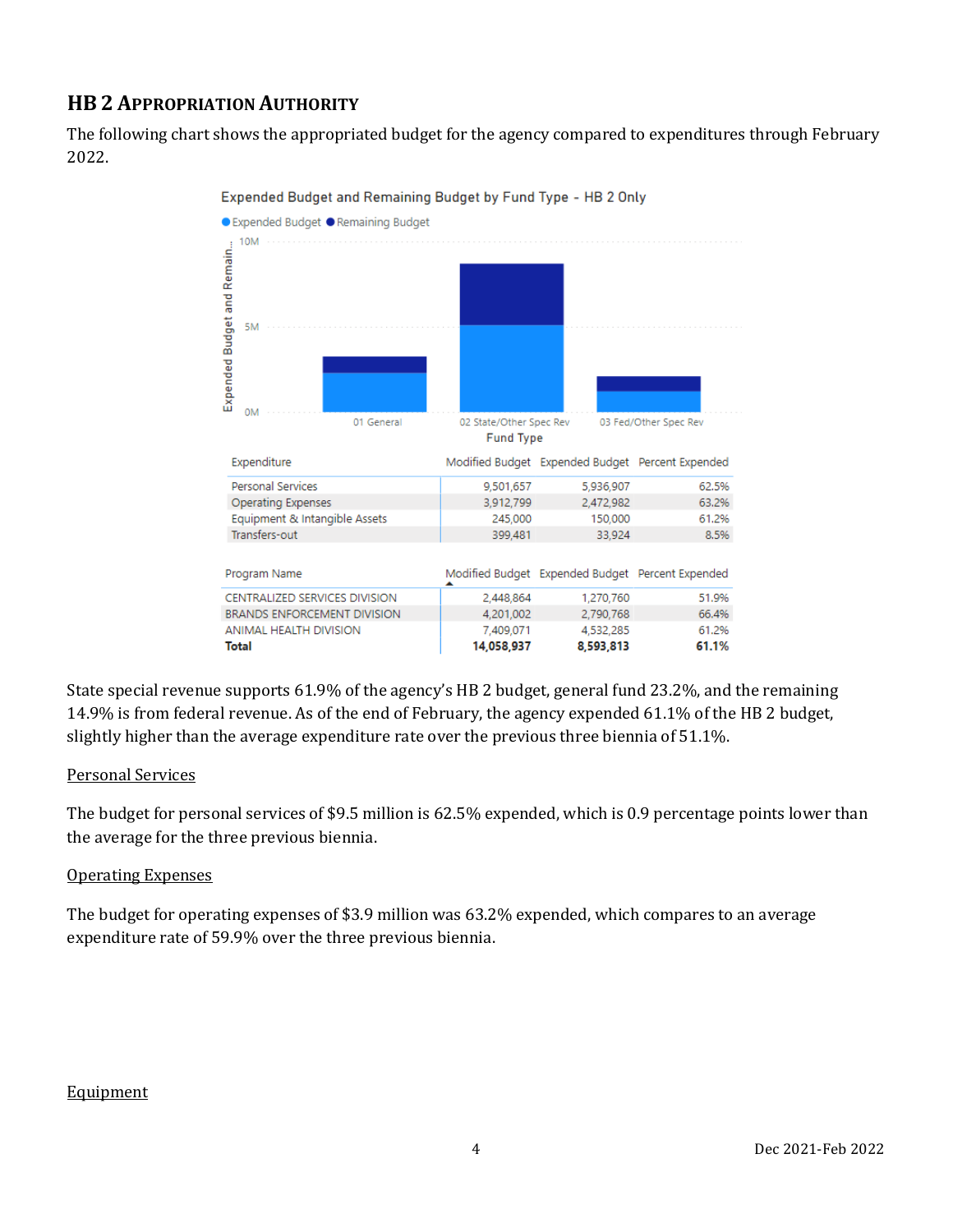The budget for equipment was 61.2% was expended. Expenditure rates for equipment over the previous biennium are volatile.

The agency expended \$150,000 of state special revenue for the purchase of a \$180,000 helicopter for predator control, the \$30,000 balance and associated general services administration fees of \$16,660 were paid for with non-HB 2 state special revenue authority. The legislature appropriated \$300,000 of state special revenue per capita fees over the biennium for the purchase and re-configuration of the aircraft. The agency anticipates expending the balance in the current biennium.

Appropriations of \$70,000 in general fund and \$25,000 in state special revenue for laboratory equipment in the animal health division have not yet been expended.

#### **Transfers**

Federal and state special revenue of \$399,481 is budgeted for animal health and central services. The agency has expended 8.5% or \$33,900 of this authority. Historical expenditure rates for transfer through February average 14.6%.

### **Personal Services**

The following chart shows the filled and vacant FTE within the agency as of February 2022.



The Department of Livestock has 132.87 FTE funded in HB 2:

- Centralized Services Division 17.00 FTE
- Animal Health Division 62.76 FTE
- Brands Enforcement Division 53.11 FTE

Of the total personal hours available, the agency has utilized 93.1%. As of the end of February, the agency has 14.1 FTE vacant summarized in the following table.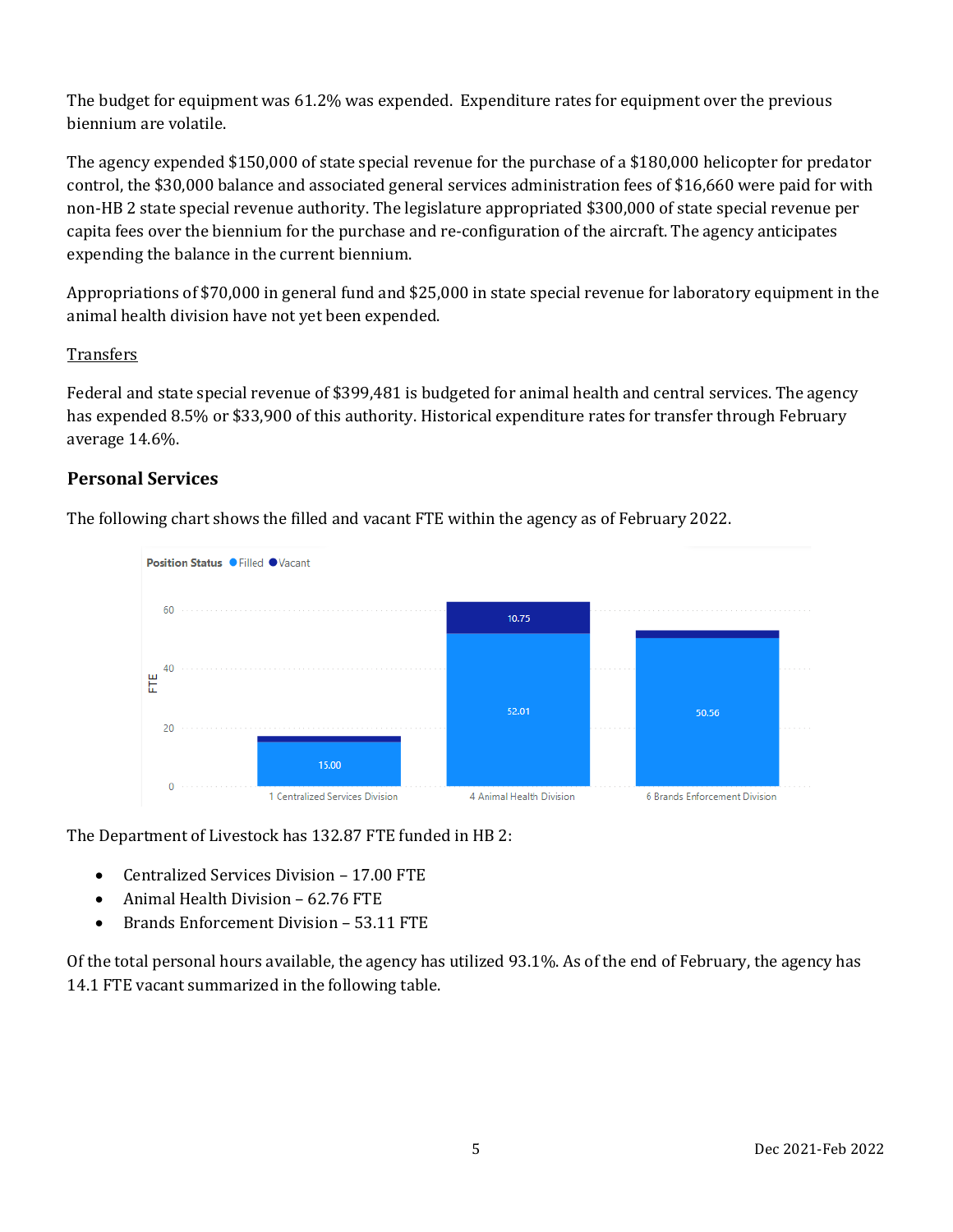| Department of Livestock<br>Vacancies February 2022 |            |                      |              |                                      |       |               |              |  |  |
|----------------------------------------------------|------------|----------------------|--------------|--------------------------------------|-------|---------------|--------------|--|--|
| <b>Animal Health Division</b>                      | <b>FTE</b> | <b>Months Vacant</b> | Years Vacant | <b>Centralized Services Division</b> | FTE.  | Months Vacant | Years Vacant |  |  |
| Agricultural Inspector 2 Egg                       | 1.00       | 7.3                  | 0.6          | Auditing Technician                  | 1.00  | 24.9          | 2.1          |  |  |
| Animal Health Permit Tech                          | 1.00       | 18.0                 | 1.5          | Milk Control Program Super           | 1.00  | 2.2           | 0.2          |  |  |
| Clinical Lab Practitioner 2                        | 1.00       | 2.2                  | 0.2          | Division Total <sup>1</sup>          | 2.00  | 13.5          | 1.1          |  |  |
| <b>Compliance Specialist</b>                       | 0.50       | 1.2                  | 0.1          |                                      |       |               |              |  |  |
| Meat Inspector Supervisor                          | 1.00       | 1.0                  | 0.1          | <b>Brands Enforcement Division</b>   | FTE.  | Months Vacant | Years Vacant |  |  |
| Meat Poultry Inspector 1                           | 1.00       | 11.4                 | 0.9          | Farm Fish Forest All Other           | 0.20  | 1.7           | 0.1          |  |  |
| Meat Poultry Inspector 1                           | 1.00       | 8.3                  | 0.7          | Livestock Inspector 1                | 0.20  | 21.7          | 1.8          |  |  |
| Microbiologist 1                                   | 0.50       | 7.3                  | 0.6          | Livestock Inspector 2                | 1.00  | 15.9          | 1.3          |  |  |
| Program Manager                                    | 1.00       | 47.1                 | 3.9          | Livestock Investigator 1             | 1.00  | 6.8           | 0.6          |  |  |
| Program Mgr/Brands Asst Admin                      | 0.50       | 72.9                 | 6.1          | STW Brand Insp LEWISTOWN             | 0.20  | 24.1          | 2.0          |  |  |
| Regulatory Program Manager                         | 1.00       | 25.2                 | 2.1          | Division Total                       | 2.60  | 12.4          | 1.0          |  |  |
| Sanitarian 1                                       | 0.50       | 7.3                  | 0.6          |                                      |       |               |              |  |  |
| Sanitarian 1                                       | 0.50       | 25.2                 | 2.1          |                                      |       |               |              |  |  |
| Veterinarian                                       | 0.30       | 70.1                 | 5.8          |                                      | FTE.  | Months Vacant | Years Vacant |  |  |
| Division Total                                     | 10.80      | 18.4                 | 1.5          | Agency Total                         | 15.40 | 16.7          | 1.4          |  |  |
|                                                    |            |                      |              |                                      |       |               |              |  |  |

**1 Division Totals for months and days vacant are weighted averages** 

#### *Turnover*

Since July 1, the department had four retirements, and four persons left state employment.

#### *Pay Adjustments*

Thirty-six positions received pay adjustments increasing personal services expenditures by about \$40,000 annually. Pay adjustments are as follows;

- Longevity, 31
- Promotion, 1
- Training Assignment Progression, 2
- Supervisory Adjustment, 1

#### **Next Steps for Personal Services Reporting**

In upcoming Quarterly Financial Reports, the LFD will begin the process of a more comprehensive look at personal services. The LFD will compare two executive "snapshots" -- July 2020 and July 2022. The analysis will identify adjustments adopted by the legislature in 2021 and modifications made by the agencies, within the confines of budget law.

The September Quarterly Financial Report will provide the complete comparison from July 2020 to July 2022. Ultimately, the analysis will result in a description of all the components that will be part of the executive's decision package one (DP 1) 2025 biennium budget request. This work will prepare legislators for budget deliberations in the 2023 session. For a review of how DP 1 works and snapshot components, please read this [short brochure](https://montana.maps.arcgis.com/apps/Cascade/index.html?appid=23095fcf15754f4fb38b63c58a884b97) from 2019. This story map was created with the Story Map Cascade application in ArcGIS Online.

### **OTHER ISSUES**

### **Update on Decision Packages Approved by the 2021 Legislature**

The table below summarizes the agencies expenditures against legislative appropriations for decision packages that appear as a line item in HB 2. A detailed discussion of each decision package is provided below.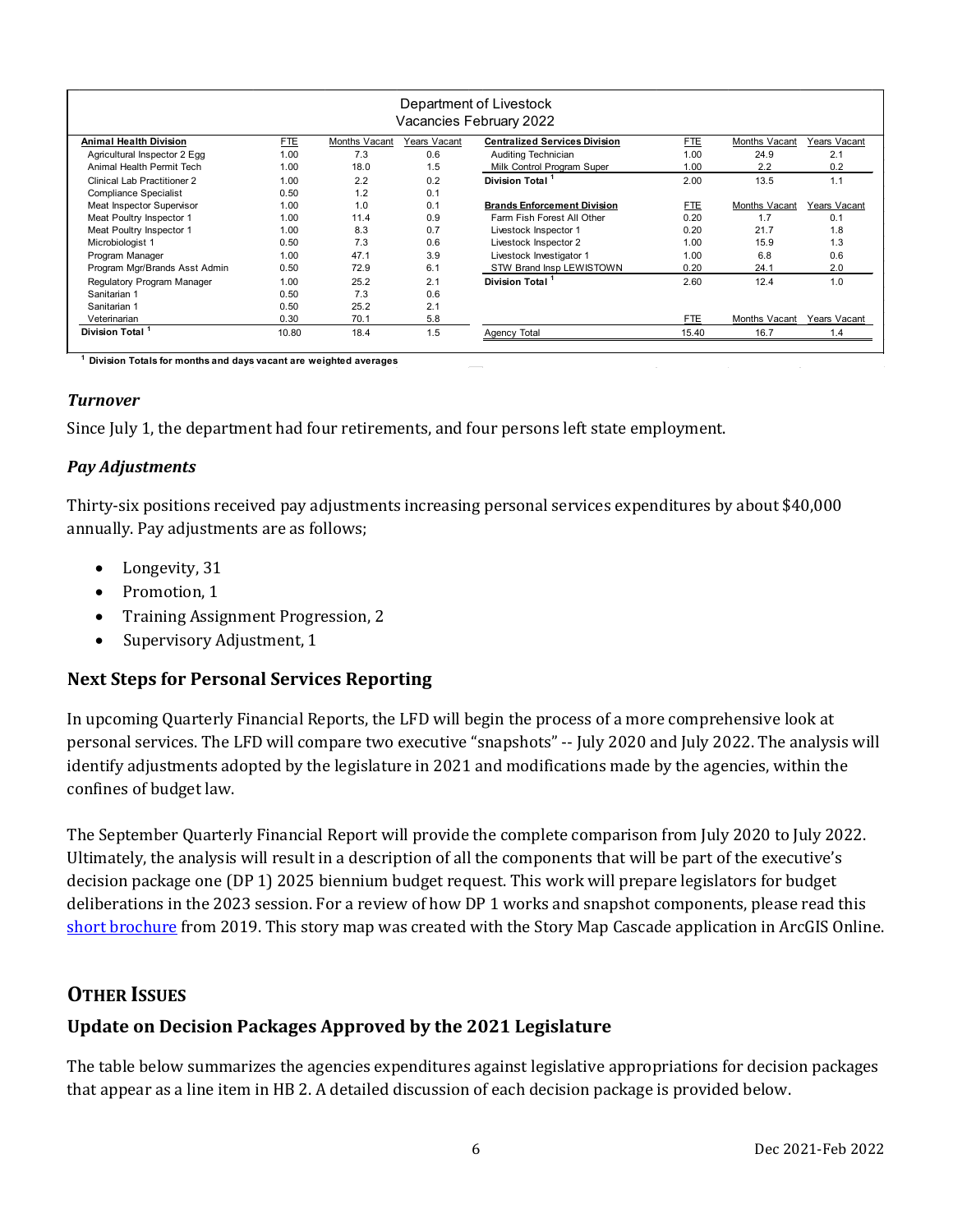| The Department of Livestock<br>Legislative Appropriation and Expenditures Year to Date for FY 2022 |               |                 |           |          |  |  |  |  |  |
|----------------------------------------------------------------------------------------------------|---------------|-----------------|-----------|----------|--|--|--|--|--|
| Legislative                                                                                        |               |                 |           | Percent  |  |  |  |  |  |
| <b>Decision Package</b>                                                                            | Appropriation | <b>Budgeted</b> | Expended  | Expended |  |  |  |  |  |
| DP 101 - Computer Funding Augment (Restricted/Biennial/One-Time-Only)                              | \$10,000      | \$10,000        | \$0       | $0.0\%$  |  |  |  |  |  |
| DP 103 - Helicopter for Predator Control (One-Time-Only)                                           | 300.000       | 300.000         | 296.660   | 98.9%    |  |  |  |  |  |
| DP 405 - Lab Equipment (One-Time-Only)                                                             | 70.000        | 70.000          |           | 0.0%     |  |  |  |  |  |
| DP 406 - Lab Equipment Histology (One-Time-Only)                                                   | 25.000        | 25.000          |           | 0.0%     |  |  |  |  |  |
| DP 411 - Cooperative Interstate Shipping Program (Restricted/One-Time-Only)                        | 200,000       | 200.000         |           | 0.0%     |  |  |  |  |  |
| DP 601 - Additional Brands Record Staff (One-Time-Only)                                            | 48.612        | 48.612          | 30.553    | 62.9%    |  |  |  |  |  |
| <b>Total of HB 2 Line Itemed Decision Packages</b>                                                 | \$653.612     | \$653.612       | \$327.213 | 50.1%    |  |  |  |  |  |

#### DP 101 - Computer Funding Augment (RST/BIEN/OTO)

FY 2022 10,000, General Fund FY 2023 10,000, General Fund

The legislature approved a one-time-only appropriation of state special revenue to replace staff computers. The appropriation is funded from livestock per-capita fees. As of February, the agency has not expended against this authority.

#### DP 103 - Helicopter for Predator Control (OTO)

FY 2022 150,000, State Special Revenue FY 2023 150,000, State Special Revenue

The legislature approved a one-time-only appropriation of state special revenue to purchase a helicopter for predator control. The purchase will be funded from livestock per capita fees. The agency has purchased a military surplus Bell helicopter. The legislature approved a transfer of appropriation authority from the second year of the biennium to FY 2022 to complete the purchase. The agency has expended \$296,660 or 98.9% of this appropriation.

#### DP 405 - Lab Equipment (OTO)

FY 2022 \$70,000, General Fund

The legislature approved a one-time-only appropriation of general fund to purchase lab equipment dedicated to chronic wasting disease (CWD) sample preparation and testing. Equipment dedicated to CWD will help prevent cross contamination in the lab. As of February, the agency has not expended against this authority.

#### DP 406 - Lab Equipment (OTO)

FY 2022 \$25,000, State Special Revenue FY 2023 \$32,000, State Special Revenue

The legislature approved one-time-only state special revenue for new lab equipment in the histology lab. This will be funded from livestock per capita fees. As of February, the agency has not expended against this authority.